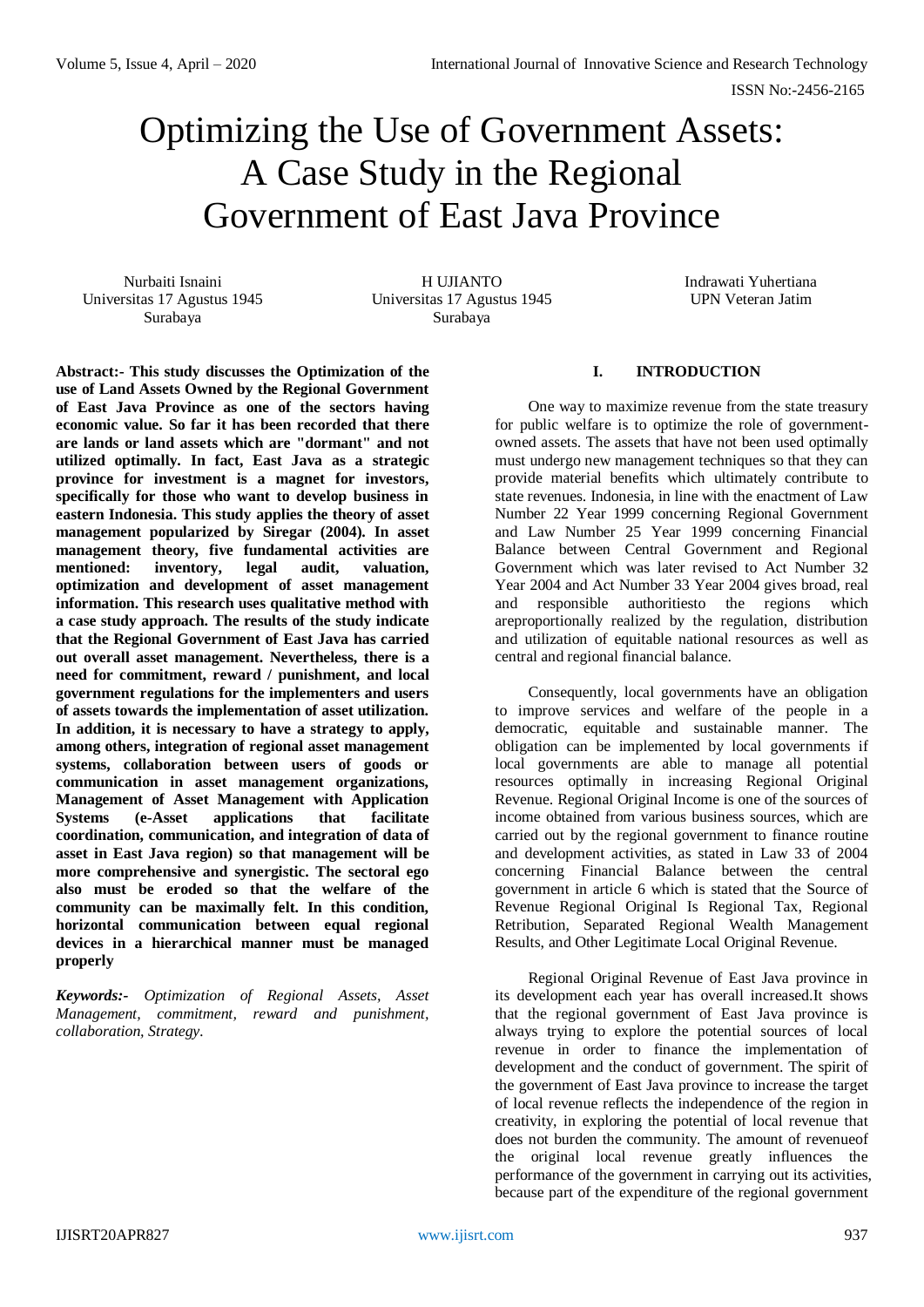is financed from the original regional revenue. An area is able to implement autonomy if it has its financial capacity of the region, which means the region has the ability and authority to explore financial resources, manage and use its own finances to finance the conduct of government. In addition, the dependence of local government on central assistance must be minimized, so that PAD will be the largest financial source in running the wheels of government in East Java Province (even though the APBD owned by the East Java government is supported by central and regional financial balance policies.)

The 3 (three) law packages issued in the field of State Finance became a locomotive for the change in the asset management paradigm in Indonesia. These laws are Law Number 17 of 2003 concerning State Finances, Law Number 1 of 2004 concerning State Treasury, and Law Number 15 of 2004 concerning Audit of State Financial Management and Responsibility. Law number 1 of 2004 concerning the State Treasury, is a legal umbrella for the Government of East Java Province of which regulates the function of Regional Property Management.

Problems often arisen in the field in the management of regional assets include the occurrence of a mismatch between the needs of assets with the performance of the

regional apparatus organization (tupoksi), the allocation of assets and the use of existing assets. In supporting the main tasks and problems that are often encountered are the number of assets in some OPDs that are not used (Idle), assets that are not used optimally for services (underused), and the presence of assets that are not used according to Highest and best use (underutilize). In addition there are problems that must be addressed immediately such as the unclear legal status of the assets (ownership status) or control of the assets (not yet certified), so that there are often conflicts of ownership, control, use and utilization of assets between OPD / district / central government, or also disputes with other parties (the public). This suboptimal use of assets can result in and will always burden local governments in terms of maintenance budgets.

Further researchon the use of assets belonging to the government of East Java province is neededsince the government of East Java province has not done optimally in making use of assets.Accordingly, many assets are not used (sleeping). Until the time of this research the realization of the assets used by the regional government is very small compared to the total assets consisting of land and buildings. The realization of the leases in 2013 until 2017 can be seen in table 1 as follows:

| MISCELLANEOUS<br><b>GENERAL REVENUE</b><br><b>INCOME</b> | 2013          | 2014          | 2015          | 2016          | 2017          |
|----------------------------------------------------------|---------------|---------------|---------------|---------------|---------------|
| Rental Income                                            | 1.997.919.760 | 2.084.557.912 | 2.260.343.312 | 3.080.970.112 | 4.079.189.872 |

Table 1:- Rental Income of Government of East Java Province's Utilization of Owned Assets (rupiah) Source:East JavaBPKAD

From table 1 above it can be seen that the acquisition of PAD on the use of assets (land) per year is very small. The Government of East Java Province 's financial report in 2018 showed that the realization of rental / retribution income from the utilization of regional assets in the form of land and buildings was Rp. 4,079,189,872, - with the value of fixed assets in the form of land and buildings in the balance sheet amounting to Rp. 13,693,419,671,430, - then only yields a figure of 0.029%. Therefore, it is necessary to immediately develop a more optimal development strategy, and require a reliable asset management strategy for users of Regional Property, because with good management and good strategies, the utilization of these assets can become an icon of local revenue. According to Siregar (2004: 523), the strategy of developing asset optimization can be done in two ways, namely the study of asset optimization and investment intermediaries. Asset optimization studies can be carried out, among others, by identifying assets, developing an asset database, Highest and Best Use (HBU) studies which are defined as the most feasible, possible, and legal uses of vacant or built up land that are physically possible, appropriately supported, feasible financially, and which produces the highest value from the land.

To realize the successful utilization of land assets of the Government of East Java Province, it is necessary to have a political will from the regional government, in this case the commitment of the regional head, and the OPD.A win-win solution to implement the asset optimization requires a change (innovation) program (adoption or new innovation).The quality of human resources and the availability of infrastructure in each region are likely to influence the level of success in optimizing the development of the utilization of regional assets. For local governments in general, regional capacity in innovation (optimization) in the regions appears to be positively correlated with community support for local governments to improve the utilization of land and building assets owned by local governments so as to produce PAD.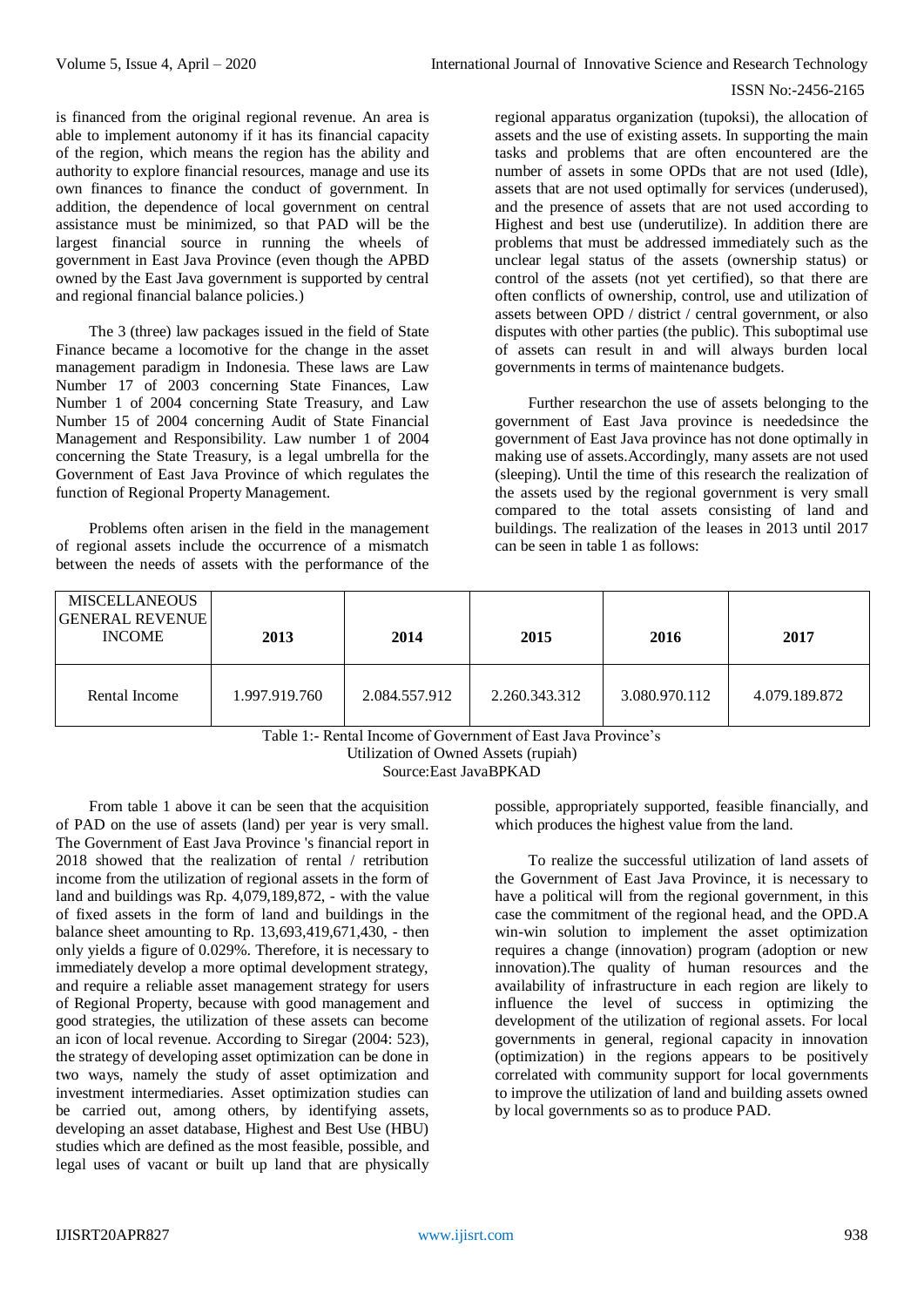Based on the background above, it is necessary to conduct an in-depth study to improve the PAD of East Java Province. This study aims to describe the implementation of asset management in optimizing the utilization of assets belonging to the Regional Government of East Java Province and describing strategies to optimize the utilization of assets belonging to the Provincial Government of Java in order to support the structure of PAD in East Java Province.

## **II. LITERATURE REVIEW**

There are some previous studies used as references from this research. Among others, written by Markus et al (2013). This research focuses on how to optimize information technology resources through strengthening institutional coordination. The object was the state government in the United States. There are a number of similarities with this dissertation, namely, both want to provide recommendations on how to develop aspects of information technology for the sake of optimizing government resources. However, in this dissertation, the focus is not only on information technology resources. Human resources in government, which use the perspective of organizational communication, and land asset resources that have economic value, are also discussed in detail, in the management aspects of the East Java Provincial Government.

Also, Kaganova&Telgarsky's research (2018) In general, this research shows the importance of managing local government assets for the development of a country. The research has similarities with this dissertation which examines how to optimize land assets for the advancement of the province, and community welfare andin the end, for the sake of contributing to the national economy. The difference is thatKaganova and Telgrasky's research uses quantitative methods, by taking samples of how to optimize assets in a number of developed countries, in Europe, America and Asia Pacific. The goal is to formulate important points of the asset management effort. Meanwhile, this dissertationfocuses on qualitative methods within the scope of the Government of East Java Province.

Moreover, the theory used in this study is about asset management strategies in optimizing the utilization of regional asset. Park et al. (2016) defines asset management as a rational decision-making process with the aim of satisfying the demand for asset services of various parties including infrastructure that considers increasing yields and reducing costs. Asset management is an ongoing process in an effort to increase the availability, reliability (reliability or consistency of a series of activities), security and the lifespan of assets consisting of systems, processes, equipment and public facilities.

Siregar (2004) defines asset management as a way to optimize the use of assets with the aim of obtaining service benefits and financial benefits so thatthe process of asset management must minimize the cost of ownership, optimize the availability and use of assets. Strategic Assets

Management is based on a planning process that adjusts prospective asset demand with an asset supply profile.

Strategy is a concept that needs to be understood and applied by every entrepreneur in all kinds of business fields. Every day the leadership of an organization is trying to find a match between the company's internal strengths and external forces (opportunities and threats) of a market. Its activities include careful observation of competition, regulation, business cycles, desires and expectations of consumers and other factors that can identify opportunities and threats. The American Association of State Highway and Transportation Officers (AASHTO, 2004) say that asset management represents an approach to managing strategic infrastructure. Graham et al. (2007) also states that a roadmap to determine priority uses of a system's needs is a Strategic Asset Management (SAM). In line with this, it is as stated by the Australian Asset Management Collaborative in AAMCoG (2012). SAM integrates the conceptual framework of government policy with asset management in order to achieve organizational goals.

Good asset management in government according to the Department of Treasury and Finance Government of Victoria (2000) includes five things, namely planning, acquisition, utilization and disposal, and monitoring and managing performance (monitoring and performance management.

# **III. RESEARCH METHODS**

This research is a qualitative research with a case study approach. Creswell (2015) explains that a research can be referred to as a case study if the research process is carried out in depth and thoroughly on the case under study, and follows the structure of case studies such as: contextual issues, issues and lessons that can be taken in quantitative research. It must be viewed specifically, so that the results of his research are able to explore the detailed and comprehensive substance behind the facts. The object of such research, referred to as a "case" must be seen as a unified restricted system associated with a particular place and period of time as a closed system, cases formed from many parts, components, or units that are interrelated and form certain functions.

Qualitative research can start from a theory that has been acknowledged for its truth and can be compiled at the time the research takes place based on the collected data. In accordance with the research objectives stated earlier, this research emphasizes a detailed, in-depth and comprehensive descriptive analysis of the real conditions of optimizing the use of assets belonging to the government of East Java province and the strategic efforts undertaken in the implementation of asset optimization belongs to the regional government. The data were collected through observation, interviews, and document. Observations were made to check the condition of regional assets in the field. Interviews were conducted with stakeholders regarding the optimization of regional assets. Document studies are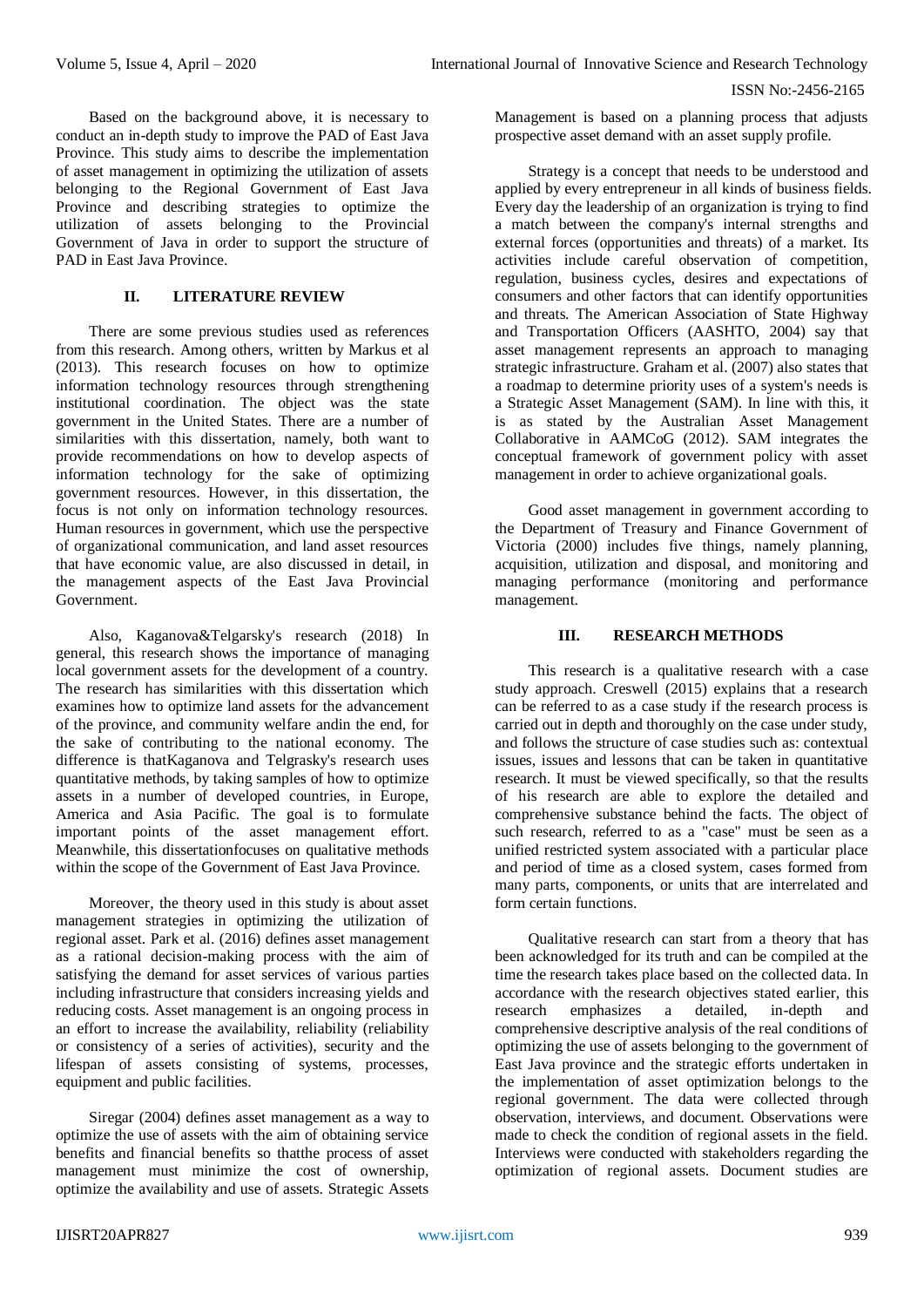carried out to find valid information, regulations, and similar cases regarding the optimization of regional assets.

# **IV. RESULTS AND DISCUSSION**

Interpretation of the results of the studywill be described based on the results of interviews with participants.Based on the purpose of the research there are five themes to be discussed:

#### *A. Implementation of Asset Management in Optimizing the Utilization of Assets.*

The results of the interview provided 5 themes, namely institutional, asset management, communication within the organization, work environment and job satisfaction.

## *First theme: Institutional*

It is informed that the institutional structure in the Regional Apparatus Organization applies two kinds of rules.The first is the regulation on the management of regional property based on Regional Regulation number 10 of 2017, and the second is Regional Regulation of East Java Province Number 11 of 2016 concerning Formation and Composition of Regional Apparatus as amended with the Regional Regulation of East Java Province Number 3 of 2018 concerning Amendment to the Regional Regulation of East Java Province Number 11 of 2016 concerning Formation and Arrangement of Regional Apparatus. It becomes a separate obstacle for BPKAD to conduct socialization to the Regional Apparatus Organizations to equate the perception that the two regulations must be carried out in harmony and can be accounted for both as an entity of a government organization, and a complaint from informants that BPKAD cannot conduct its own asset management without OPD assistance of the government of East Java province because the locus of assets and inventory belongs to the East Java provincial government and it is available in each OPD.

In the field, participants informed that by the existence of two organizational structures, there was ineffectiveness in the implementation of both organizational structures in the Regional Government Organization, so that the institutional structure in the field of financial management especially the management of regional assets was more supportive than the institutional structure which is in harmony with the name of the nomenclature of the Organization Regional officials, and participants informedfurther that financial reports or more specifically about assets owned by local governments do not become the main indicator of activities in OPD except BPKAD is binding with the existing asset management process. The existence of the institutional management of regional property and the institutional organization of the regional apparatus must be reviewed again and again. The existence of an institutional structure which is an instrument of an organization cannot be separated from the authority and responsibilities of an institution.Its existence is not solely due to textual concept as mandated by the law but it is also due to the institutional management of these regional assets

as an extension of the government on how the existing organizational structure can carry out its functions and authorities in conducting its duties in order to optimize the assets of local governments.

#### *The second theme: Asset management*

The results of this study show that asset management is carried out by applying the theory of the New Public Management, which positions the concept of business management to the public sector.In this case a managerial (leader) must have the entrepreneurial spirit of how a leader can perform managerial functions with all the different tasks and functions and can flexibly do simultaneously in making a breakthrough (innovation). Participants informed that the implementation of asset management for the Government of East Java Province has been carried out as stipulated in the Regional Regulation of East Java Province Number 10 of 2017 concerning Management of Regional Property, but it is not optimal yet (especially legal audit). In line with the participants information, the asset management procedures are based on the opinion of Siregar (2004, 518-519) that the series of asset management procedure activities in East Java Province are as follows:

# *Asset Inventory,*

The Inventory of Asset contains data including location, type / brand, type, quantity, size, price, year of purchase, origin of goods, condition of goods and so on. Inventory recording can be used according to its function and role, so the implementation must be neat, set orderly and sustainable, based on true, complete, and accurate data so as to be able to provide the right information.In accordance with the results of this study, participants informed that the total assets of the Government of East Java Province are 4,281. of land., with an area of 94,121,753 with a value of Rp. 12,799,123,093,971. Asset inventory is one of the main programs conducted by BPKAD. In its implementation, detailed planning is carried out. This inventory data is used as a reference in determining what programs will be implemented in connection with the utilization of land assets, but participants informed that the overall data has not been identified or grouped as can be used or not.

## *Legal Audit*

Based on the Decree of the Minister of Home Affairs No. 152 of 2004 concerning the Guidelines for Regional Goods Management, legal audit is also a security or control measure.It is controlling the physical, administrative and legal handling of regional goods (article 45). The safeguard focuses on controlling physical and administrative safeguards, so that the regional goods can be used / utilized optimally and it is to avoid being seized by expropriations or claims from other parties. Participants informed that of the total assets belonging to the province of East Java of 4,281 parcels of land, the certified ones are as many as 1,731 and theuncertified ones in the name of the government of East Java provinceare as many as 2,550.The reason is there were approximately 962 transfers of authority from the Regency / City to the East Java province (since the issuance of law 23 of 2014, high schools are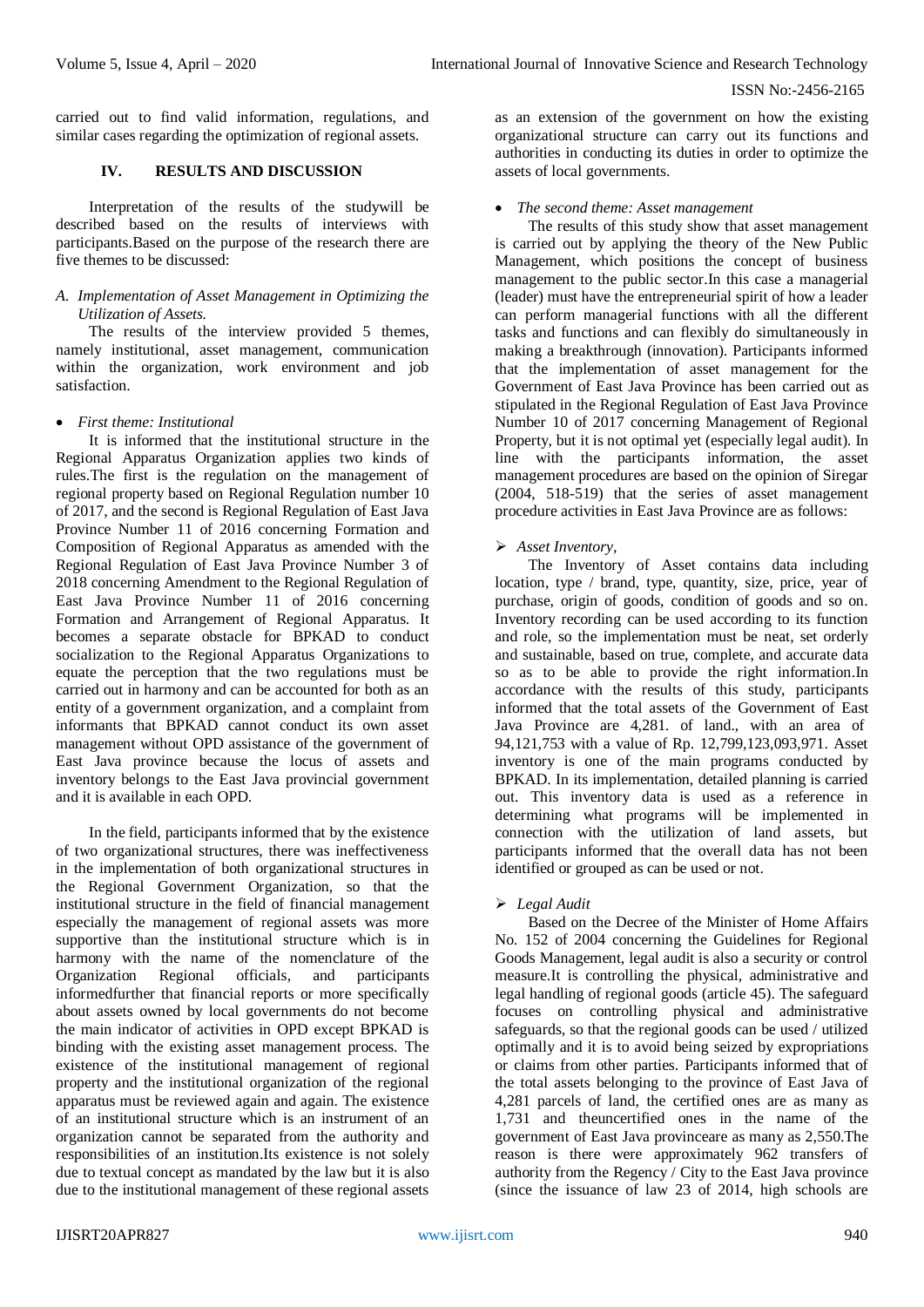equal to provincial authorities including their assets).The truth of the data from these participants is supported by the statement of the Governor of East Java (Ms. Khofifah IndarParawansa) on 25 September 2019 in the daily Kompas Surabaya.

From the results of this study, participants informed that the legal audit (asset status / certificate) is the first step that must be strengthened. It means how existing assets can be promoted or cooperated and benefit, if the existence of the legal audit of existing land and buildings is not clearly known as investors are more inclined to invest in assets that have a clear legal audit. It is understood that the implementation of legal audit fulfillment is not like turning the palm of the hand, because there are processes that must be fulfilled especially those related to third parties (disputes). However, it is known that the acceleration of the legal audit process has been carried out with the East Java Governor Decree Number 188/231 / KPTS / 013/2019 regarding the East Java Provincial Government Acceleration of Land Certification Team, and is targeting as many as 100 completed certificates in a year.

# *Appraisal of Assets*

Based on the results of this study, participants informed that valuation is the process of providing an opinion on the value of an object of valuation of regional assets.Valuation of the assets of the regional government of East Java Province is carried out by independent parties based on their competence, so that we can see the value of wealth and information for pricing for land assets that will be utilized. Based on the results of an asset valuation study which has been conducted since 2008, there are rules that require local governments to make Financial Statements, so that it can be seen from the number of 4,281 parcels of land with an area of 94,121,753.13 m3 with a value of Rp. 12,799,123,093,971, - The above valuation is an appraisal in order to make a non-price financial report to make use of assets belonging to the government of province.

# *The third theme: Work Environment*

The work environment is always understood as a set of attributes that give color or character, spirit, motivation, work ethic, inner atmosphere in an organization. (Fisher & Fraser, 1990: 66) a conducive work environment provides a sense of security and allows employees to work optimally. Work environment can affect employee emotions. If the employee likes the work environment of where he works, then the employee will feel comfortable at his work place so that working time is used effectively and optimally and that the employee's work performance is also high. The work environment includes work relationships that are formed between fellow employees and work relationships between subordinates and superiors in providing good motivation in the workplace of employees.

For participants, this category informs that a comfortable work environment, communication between fellow employees, subordinate relations and superiors as a form of one's leadership style provides encouragement / motivation or role models for subordinates in order to

increase work productivity and to influence the optimization of the assets of government of East Java Province. This is in line with and supports the studies conducted by ApandiSaputra& Seno Andri (2017). In addition, participants also informed that the constraints caused inconvenience in working had no support in the appraisal / asset appraisal activity, so an estimate had to be made to provide the amount of rent to be issued by the user of the asset. This has become a fear for asset users to make transactions (leases) to third parties.

In order to encourage enthusiasm for work and (budget) support in improving the optimization of the use of assets, we need a work environment that can provide motivation and encouragement of employees.Leadership style is an inseparable element in determining comfort in working and it is being a role model (enthusiasm) in increasing work productivity and stimulating (encouraging) employees to do as stated by the rules (tupoksi) in the organization. Environmental conditions can affect employee performance as stated by Robbins (2002: 36) that employees pay great attention to their work environment, both in terms of personal comfort and ease of doing a good job.

Participants informed that the existence of this regional goods management officer as an element in the management system ensures alignment of objectives (consistent patterns of behavior applied at work) so that the system created must be able to make employees/ employees in the system feel / see that their interests is also in the interests of the organization.It means that in addition to the institutional structure specified in the legislation, the leadership style occupying the institutional position also has a role in increasing the optimal use of assets belonging to the government of East Java province.

## *The fourth theme: Communication in Organizations*

The results of this study show that communication within the organization is very supportive towards optimizing the utilization of assets.It can be seen from the results of the interviews that communication between managers and users of goods in the ranks of regional organizations is important.This is to collaborate the integrated OPD as the users of the assets of regional. This integration is needed as an effort to achieve a more effective, efficient and optimal regional financial management. Coordination between BPKAD and OPD is an element for successful implementation of the planning of regional property needs. Besides, the integrated data application management system regulates the management of data of assets concerning the procurement, management and utilization of data of assets (data acquisition, data analysis, and use of information).The resulting data is very important to improve the reliability, security, availability, utilization, and the return of investment which increases. This is the reason why conducting an inventory and identification of regional assets (data of assets) as the first step in asset management reform is important. This is done to get the initial data that is correct and it is correct as a basis for creating a complete regional asset database. This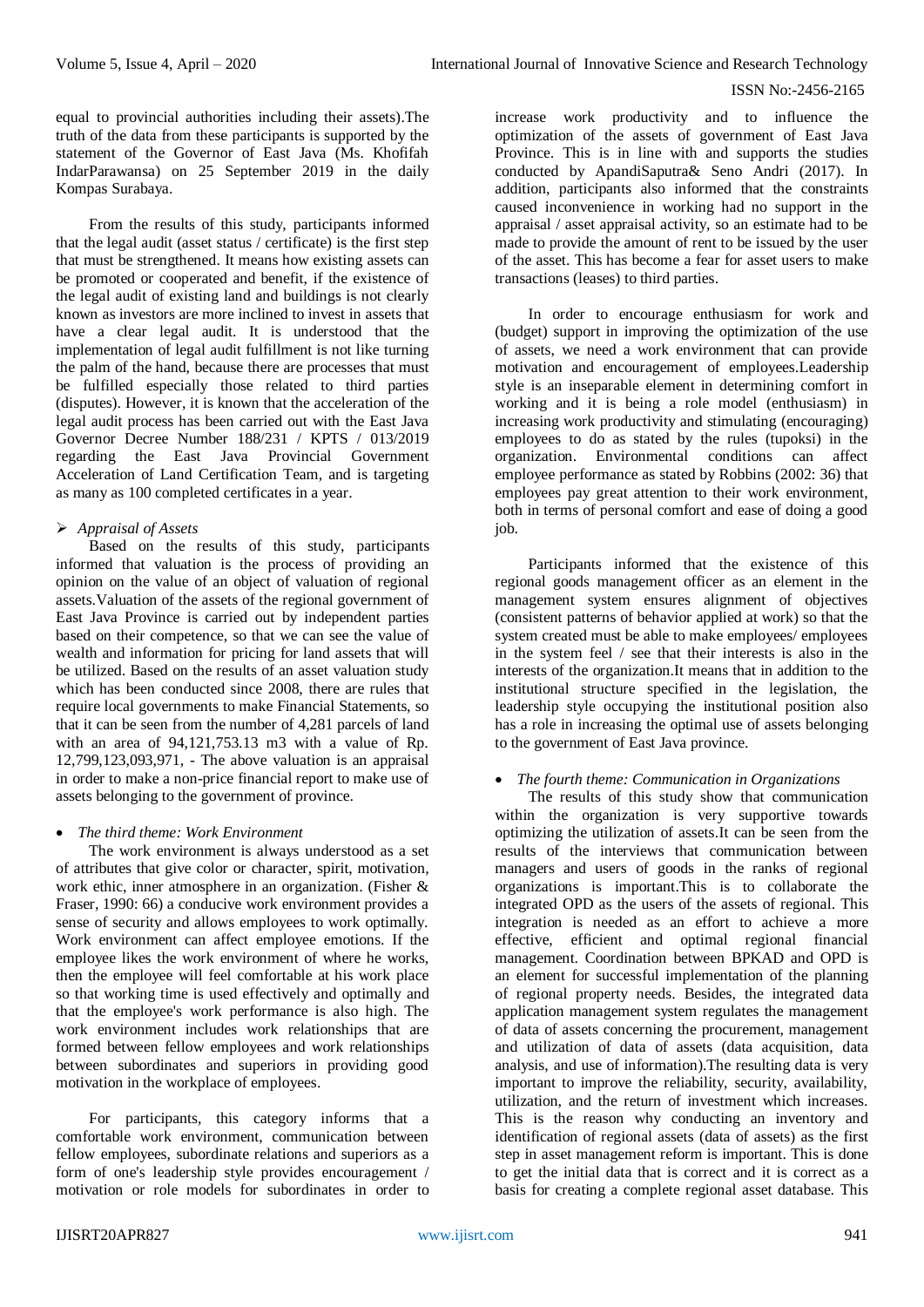database on the application of assets is expected to be accessible to parties who need information (stakeholders, and asset providers) regarding regional assets in order to make use of the policies. In addition, thesedata of assets can provide information on various aspects of asset portfolios, for example decision makers want to see assets that have potential services and / or capacity to provide economic benefits through their use in service delivery, or which assets have the potential to invest in the interests of utilizing milk assets. Regions is basically integrating the application of assets to reveal all important data about assets belonging to the region efficiently or in other words this application can capture any choice of assets that can indeed be optimized in accordance with existing demand. The use of methods with electronic systems has an impact which is significant for controlling the asset management, especially for the accounting patterns for recording regional assets, so that the failure to provide regional assets is quite low.

In the province of East Java information in the form of a system called Simbada has been implemented.The existence of Simbada and the Regional Financial Executive Information System "in which there is an e-Asset application that facilitates the coordination, communication, and integration of data of assets in the East Java region is very helpful.It means with the application of e-assets the status of existing land, the location of the land, the benefits used against the land of the government of East Java provincecan be seen. There is also coordination and communication in question carried out by BPKAD and the Regional Apparatus Organization as users of goods (land assets). The existence of e-assets is in response to the need for appropriate instruments to manage assets in a professional, transparent, accountable, efficient and effective manner. Land assets as objects that have economic value, cannot be separated from attention. Although until now, the inventory is still ongoing or not yet finished, e-Assets used in the internal government of East Java Province continue to be developed. With hope, all stages of asset optimization, starting planning, distribution and utilization and supervision, can be done more optimally.

In accordance with this research, the principle of optimizing local government assets is good and correct asset management.In additionthere are supporting factors that are also very important namedsustainability, sophisticated information, communication andalways evolved technology and amore demanding and complex information and capability with the proposed integrated approach system combining and expanding the framework and performance of asset management (integrated approach). Therefore, it is important to integrate OPD as users of goods belongs to the government of East Java province. Integrated information and technology systems are very important in the optimization of regional assets. The failure of asset management reforms and inadequate use of assets are due to a lack of information of data or incomplete data on assets to the public, and not all the community (stakeholders) and asset providers know about the existence of assets owned by the regional government.

Starting from that perception, the use of communication and information technology for the management of regional land assets has become absolute. The Government of East Java Province should not stop the use of the e-Asset application, which is still in the process of being improved. In the future, there could be other uses in the field of promotion and other cooperation. With the development of an integrated system of asset users' OPD in one application utilized by many people, it will have an impact on the increasing of asset utilization. This application is also used as a means of communication between users of goods. In optimizing the assets, organizationalcommunication plays a very important role in determining the output of an institution.

East Java Province which is a very large organization makes it possible to develop applications based on promotion of existing data of assets and through several existing organizations (bureaus / agencies / offices) as the responsible parties. The Governor Regulation number 115 year 2018 concerning changes to the governor regulation of East Java number 58 of 2016 concerning the position, organizational structure, job descriptions and functions and work procedures of the regional secretariat of the province of East Java is a very complete regulation.and the government is the person in charge of developing assets in East Java. Examples of the regional secretariat of the province of East Java are as follow: an Economic Administration Bureau, sub-sectors that deal with trade and promotion, Government Administration bureaus, and alsodivisions that handle the infrastructure of government cooperation with business entities.

Integrating and enhancing cooperation in managing asset utilization by as soon as possible taking into account the capacity and capability of assets is important so that each OPD can immediately upgrade assets to remain competitive in obtaining revenue from PAD. But all ofthese efforts must also be accompanied by human resource management as the user of implementation of asset applications to help in increasing productivity of asset management. It provides valuable insights related to developing and maintaining asset information storage and knowledge integration of assets.

Siregar (2004) Strategic Assets Management bases on a planning process that adjusts prospective asset demand with an asset supply profile. So based on that opinion, technically it can be underlined that after the three points (asset management) above have been carried out by the provincial government, subsequent efforts in the context of optimizing assets through three ways are necessary to set: (a). specific proposal and feasibility study (a study that aims to assess the feasibility), (b) calculation of benefits and risks and (c). implementation of collaborative utilization. The specific proposal for assets belonging to the regional government of East Java province is used as an effort to pick up the ball to the entrepreneurs who are expected to invest their capital in the management of regional assets. The contents of this proposal are describing internal factors such as a comprehensive map of potential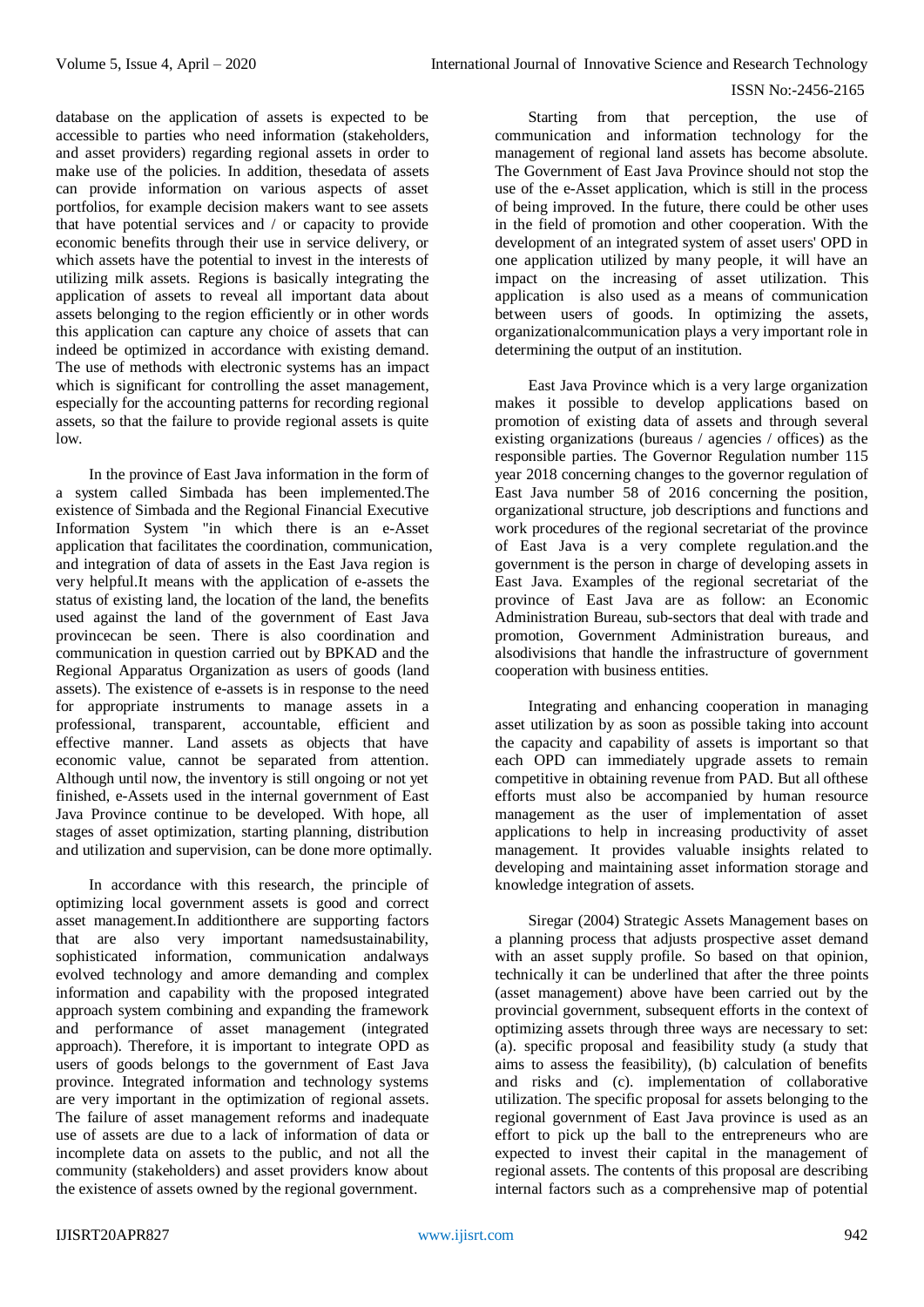land and building assets and supporting resources. (The gap analysis process) in the proposal is also accompanied by a complete analysis including risk analysis, so that entrepreneurs as potential investors will understand the opportunities and benefits including the risks, if they will invest and collaborate in the utilization of assets owned by local governments. No less important is the problem of external geographical, economic, socio-political, market and competition factors (feasibility study).

# *Theme five: Job Satisfaction*

The study showthat participants informed job satisfaction in question is the existence of the application of rewards and punishments to employees in order to increase work productivity generated, andit has an influence on performance in the context of utilizing regional assets and this is in accordance with the opinions of Nawawi (2005 : 319), "reward is an effort to foster a feeling of being accepted (recognized) in the work environment, which touches on aspects of compensation and aspects of the relationship between workers with one another". Likewise with the implementation of punishment, the application of proper punishment will have an impact on the level of OPD compliance in the utilization of regional assets, as well as in informing that the mechanism of punishment applied must be related to the OPD budget, and the punishment factor (sanctions) should be firmly applied. The reason is that the OPD budget is a very vital component in running an organization, so that the OPD will always be careful and enthusiastic to make use of its assets. Applying appropriate rewards will also encourage OPD to carry out the utilization of regional assets in accordance with applicable procedures or regulations. There is a bright spot (new enthusiasm) that will be obtained for users who will carry out the utilization of assets

# *B. Optimization Strategy for Utilization of Regional Assets*

The implementation of the strategy for optimizing the use of assets produces two themes, namely Commitment and Optimization Strategy.

## *Theme six: Commitment*

The results of this study show that the commitment of regional asset managers in the scope of the Government of East Java Province needs to be strengthened by binding regulations relating to the existence of reward and punishment, and the existence of an organizational structure (especially on the Main Indicators). Consequently, the OPDs will not be more concerned with the implementation of the optimization of assets belonging to local governments. The research supporting commitment affecting the level of employee performance was a study conducted by Stephen P Robbins and Judge quoted by Sapitri (2016) that employee commitment is related to various actions that will be taken by employees in achieving organizational goals. Based on this research, there is a major problem in asset management which stems from the lack of solid regulation governing performance achievement. The most striking problem according to participants was the absence of rules regarding reward and punishment for performance achievements in the East Java

Provincial Government, in terms of asset management. Strong commitment is influenced by job satisfaction of employees who have carried out even increased productivity performance in an organization. There are no special rewards for employees who successfully utilize assets optimally. There is no special punishment for employees who leave their assets neglected. The governor has a prerogative role to issue regulations like this, as a form of positive support in creating a good work environment so as to produce a good commitment in order to optimize the assets of the government of East Java province.

To implement and change the paradigm of asset management, it is the government's responsibility to produce PAD as supporting element to the development in East Java. Commitment in this research is not only in the WTO but it is from all lines of regional government in the province of East Java, starting from the Governor as the holder of the management of regional property to the head of the WPC as the user of the goods.

The application of reward and punishment which is still weak and counterproductive should be supported by clear rules, therefore the availability of regulations is absolutely necessary. With the reward and punishment, we will find out the role of the user of asset as the asset manager in managing and utilizing the assets which are outside his main duty and responsibility. Eventually, it can be concluded that Organizational Commitment (individuals or groups) has a very big effect on improving the optimization of assets belonging to the government of East Java Province, but the commitment is used as an expression or promise both written and unwritten (which is the concern of members or employees) towards the organization that has a correlation with job satisfaction (rewards obtained / earned) by members or employees in an organization.

## *Theme seven: Optimization Strategy*

Utilization of assets of the government of East Java province can be done by using asset management referring to the perspective of the New Public Management. This mindset change is a trigger for managers and users of regional assets to continue to make changes in order to improve asset optimization as the second icon after local taxes in contributing income native to the area in East Java. It can be seen from this study that a lot of performance needs to be developed and continued in order to optimize the utilization of regional assets. The role of commitment from leaders and all managers or users of regional assets to continue to create more productive and creative performance is essential.

It is informed by the study that the constraints faced in implementing asset optimization in East Java included:

1. Integrating the regional asset management system. This integration has not been carried out optimally, this integration is needed as an effort to achieve more effective, efficient and optimal regional financial management. Coordination between BPKAD and the OPD is anelement of successful implementation of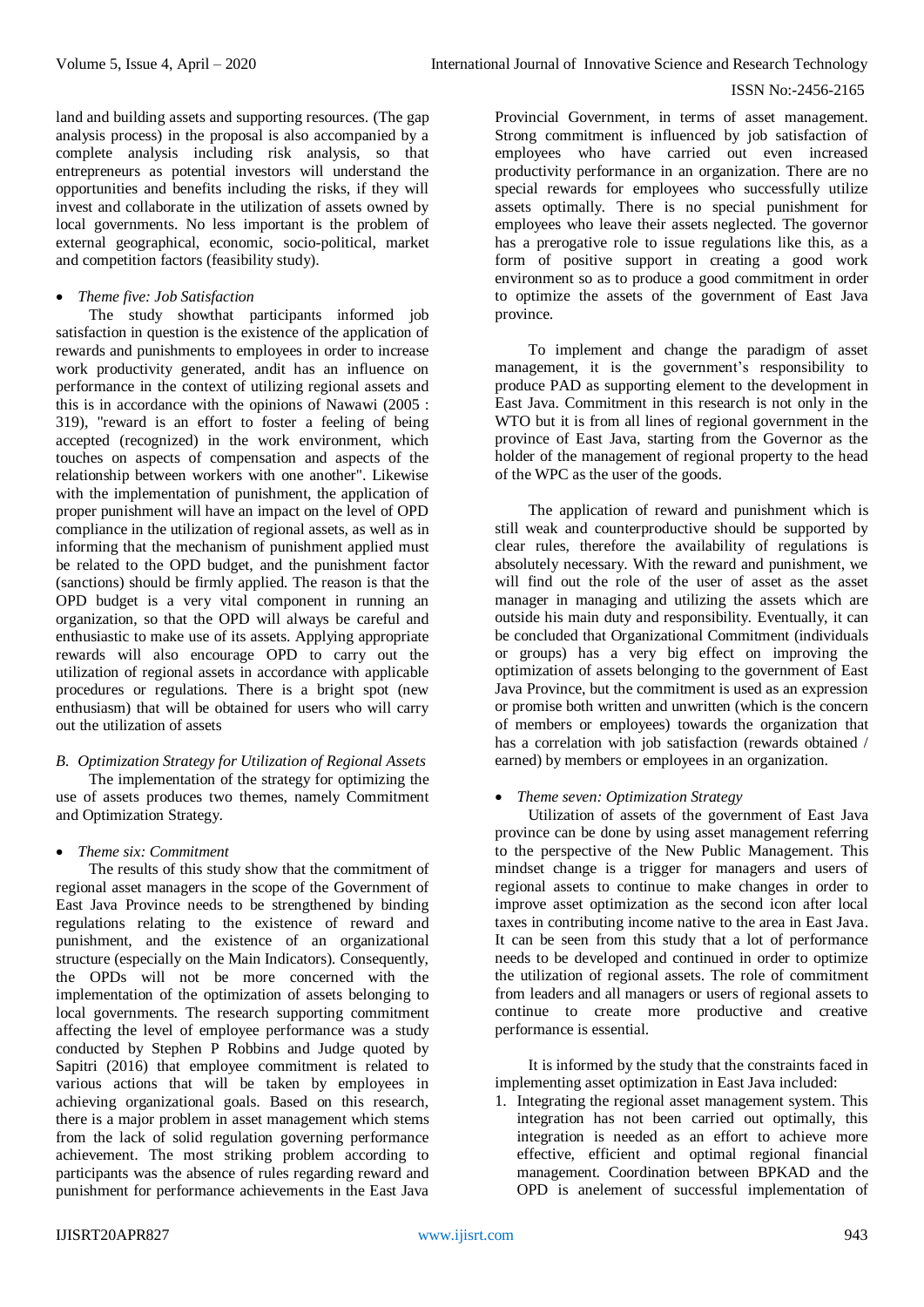planning regional property needs. Besides the integrated data application management system regulates the management of data of asset concerning the procurement, management and utilization of data of asset (data acquisition, data analysis, and use of information).The resulting data is very important to improve the reliability, security, availability, utilization, and the return of investment which increases. This is the reason why conducting an inventory and identification of regional assets (data of asset) is the first step in asset management reform. This is done to get the initial data that is correct and it is correct as a basis for creating a complete regional asset database. This database on the application of assets is expected to be accessible to parties who need information (stakeholders, and asset providers) regarding regional assets in order to make use of policies. In addition, this data of asset can provide information on various aspects of asset portfolios, for example decision makers want to see assets that have potential services and / or capacity to provide economic benefits through their use in service delivery, or to see which assets are potential to invest in the interests of utilizing milk assets regions.It is basically integrating the application of assets to reveal all important data about assets belonging to the region efficiently or in other words this application can capture any choice of assets that can be optimized according to existing demand.

The change in the paradigm of administration to management must have an impact on the changing of mindsets in order to realize revenue optimization through the management of regional assets.Strengthening the data base is very important especially in the face of the Industrial Revolution 4.0 in the era of abundant information in which the government implements collaborative and network governance. Currently, the Industrial Revolution 4.0 is in front of us, the government must change its governance using the concept of digital-era governance (Dunleavy, et al. 2005) where open government becomes a matter that is necessary to face the needs of the people in this era. Facing the challenges of the Industrial Revolution 4.0, echelon II units under the government of East Java province immediately made various innovations in order to improve services to stakeholders, for example by developing a database concept integrated with business process automation to minimize input errors manually, which was built to support this implementation, merge from several applications that have been used at the level of the work unit (OPD) before.In addition to combining several applications that is used to be fragmented, government is also adopting new business processes in accordance with the business process of accessing a shared database, so that there will be no more duplication of data.

Based on the results of the research, the Government of East Java Province has used an information system known as SIMBADA as a facility to provide accurate and transparent information, although this information is still internal in the environment of users of goods. The e-asset application is to find out the location of land assets owned

by the government of East Java province, yet not all facilitiesare included in the application. Therefore, it is important to integrate OPD as users of goods belonging to the government of East Java province. Integrated information and technology systems are very important in the implementation of optimizing regional assets.The failure of asset management reforms and inadequate use of assets are due to lack of information or incomplete data on public assets, so that not all communities (stakeholders) and asset providers know about the existence local government assets. The process of managing asset management in integration was once popular with the term ISAM (Integrated Strategic Asset Management) in 2011. ISAM combines all dimensions in asset management into one unit and pays attention to the interactions between each dimension (Laue, et al, 2012). This dimension reflects the relationship between internal factors and external factors of assets and organization, not only internal factors of the organization that are considered in the implementation of the utilization of local government assets, but it is external factors that must also be accommodated for sustainable use.

2. Collaboration between users of goods has not been maximized.It is informed by the participants that East Java Province which is a very large organization makes it possible to develop applications based on promotion of existing data of asset and it is through several existing organizations (bureaus / agencies / offices) as the responsible parties. The Governor Regulation number 115year 2018 concerning changes to the governor regulation of East Java number 58 of 2016 concerning the position, organizational structure, job descriptions and functions and work procedures of the regional secretariat of the province of East Java is a very complete regulation. and the government is the person in charge of developing assets in East Java. Examples of the regional secretariat of the province of East Java are as follow: an Economic Administration Bureau, sub-sectors that deal with trade and promotion, Government Administration bureaus, and also divisions that handle the infrastructure of government cooperation with business entities.

Integration and collaboration in order to improve cooperation in managing asset utilization is very necessary by considering the capacity and capability of assets so that each OPD can immediately upgrade assets to remain competitive in obtaining revenue from PAD.But all of these efforts must also be accompanied by human resource management as the user of implementation of asset applications is able to assist in increasing the productivity of asset management. It provides valuable insights relating to the development and maintenance of asset information storage and the integration of knowledge about assets.This is in line with the research ofMilala (2018) that interprofessional collaboration can improve the quality of service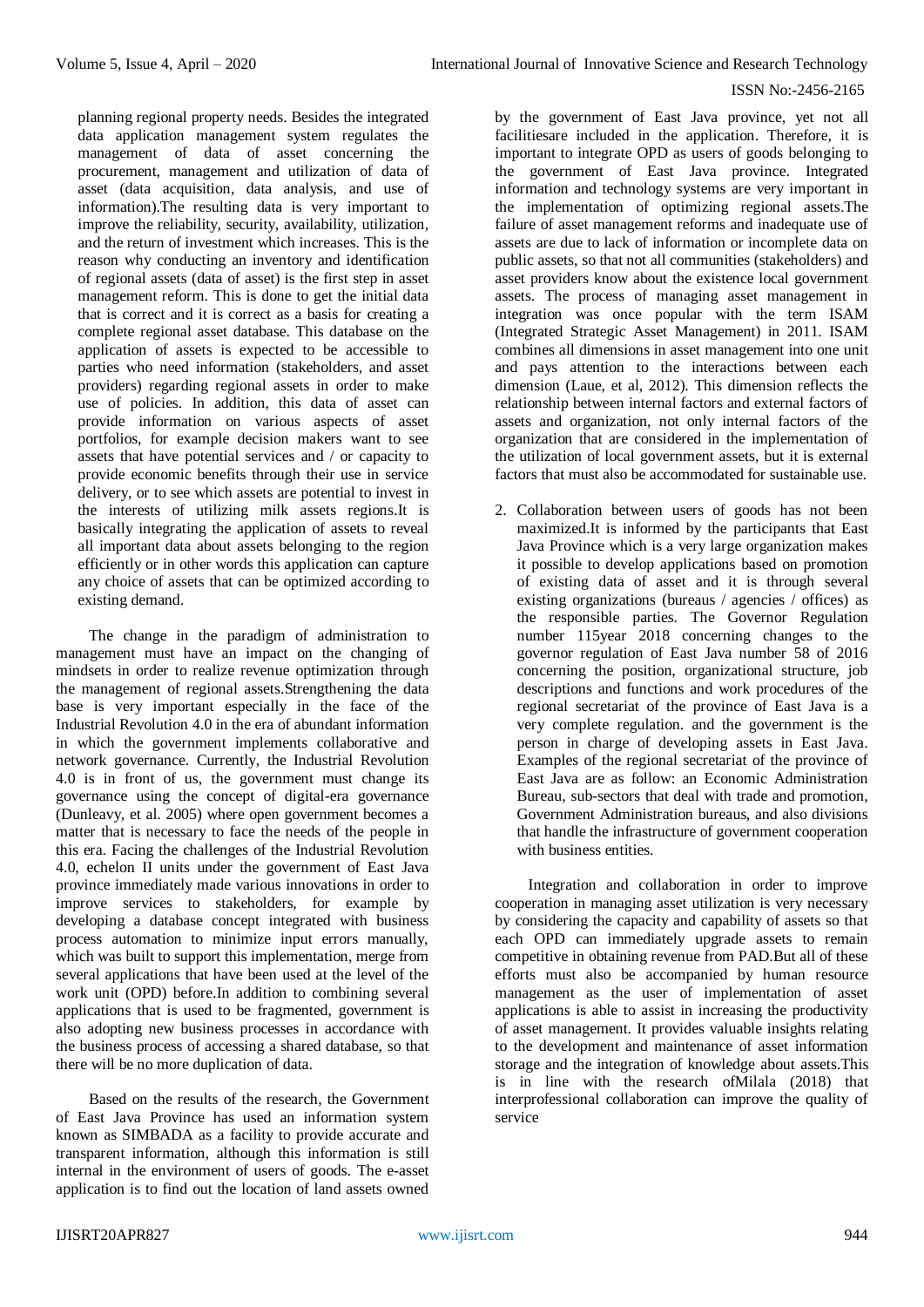*C. Management of Asset management using Application System* 

It is found that this system already exists, but it is still used internally, and it has not been published to the wider community as a means of promoting asset utilization.

# **V. CONCLUSION AND SUGGESTIONS**

Asset management is a process of maintaining / maintaining and utilizing public capital. Through good asset management, the regional government is expected to be more creative in managing and opening opportunities to improve the regional economy by utilizing it optimally. The Government of East Java Province has carried out asset management, but its implementation has not been carried out optimally.This is due to the lack of commitment of the users of goods who still needs to be regulated by changingthe local government regulations (reward and punishment), the collaboration of Property Managers and Users of asset management, and the integration of systems management of assets belonging to the region and the budget, and also theimplementation of a strategy to optimize the utilization of assets belonging to the Regional Government of East Java Province.Accordingly, although these applications (SIMBADA application and e-asset applications) have not been published yet, they are all to support the structure of PAD in East Java Province. The system has not been used as a means to market the existing assets owned bythe government of the province. Implementation of optimization is conducted manually in which the user of the goods is seeking and marketing to the third parties.

Suggestion: 1. In order to increase the contribution of PAD to the asset sector, it is necessary to improve asset management, so that the status of assets can be accounted by the time the regional assets are used, 2.It is necessary to increase the commitment and the role of the users of goods in the implementation of the utilization of regional assets by reward and punishment, 3. Updating asset data (portfolio) based on the asset management processas well as updating system for the utilization of land assets that can be used and disseminated to the community(stakeholders) are necessary so that the community can play an active role in the process of asset utilization.4. It is important to change the mindset of the apparatus and the utilization of the management of regional assets, especially for the development of East Java.

#### **REFERENCES**

- [1]. AAMCoG. (2012). *Guide to integrated strategic asset management*: Australian Asset Management Collaborative Group (AAMCoG) and Cooperative Research Centre for Integrated Engineering Asset Management (CIEAM) Brisbane, QLD.
- [2]. AASHTO. (2002). *Transportationassetmanagementguide, Preparedforthe National CooperativeHighwayResearch Program (NCHRP)*. Washington D.C: AASHTO Publication RP-TAMG-1
- [3]. Aras. **A**, (2014). *Peranmanajemenasetdalampembangunandaerah*, Kutubkhanah:*JurnalPenelitian social keagamaan, Vol.17*Januari-Juni 2014
- [4]. Cal W. D. (1977) *A factoranalyticstudyofcommunicationsatisfaction. UniversityofKansas*. *The Journalof Business Communication.* journals.sagepub.com.
- [5]. Creswell.J.W. 2015. *Penelitian kualitatif&desainriset*. Yogyakarta: Pustaka Pelajar.
- [6]. Dhermawan, &Bagus A.A. N. (2012). *Pengaruh motivasi, lingkungan kerja, kompetensi dan kompensasi terhadap kepuasan kerja dan kinerja pegawai di lingkungan kantor dinas pekerjaan umum provinsi Bali*. *Jurnal Manajemen, Strategi Bisnis dan Kewirausahaan. Vol.6*Matrik 2012
- [7]. Mayasani D. N. (2015), *Evaluasi pencatatan dan pelaporan aset tetap pemerintah daerah pada badan pengelolaan keuangan dan aset daerah (BPKAD) kota Kendari*.*Jurnal Akuntansi dan Pendidikan, 4* (1)*,* 37- 52
- [8]. [8].Hariyanto E. B., (2018) *Strategicassetsmanagement: Pengaruh manajemenaset terhadapoptimalisasipengelolaanaset menujuDjknRevenue Center*, Akstar.*Jurnal Akuntansi Syariah Volume 1* Nomor 1, Juni 2018, 113-129.
- [9]. Governmentof Victoria (2000).*Sustainingourassets: Governmentassetmanagementpolicystatement,* Department ofTreasuryand Finance, Governmentof Victoria, Retrieved 15 April 2015 from [www.dtf.vic.gov.au/files/.../Sustaining-Our-Assets-](http://www.dtf.vic.gov.au/files/.../Sustaining-Our-Assets-Policy-Statement.pdf)[Policy-Statement.pdf](http://www.dtf.vic.gov.au/files/.../Sustaining-Our-Assets-Policy-Statement.pdf)
- [10]. Hadiyanto (2011), Artikel Dirjen KN Strategicassetmanagement\_2*Strategicassetmanajemen t;* Kontribusi pengelolaanaset negara dalam mewujudkan APBN yang efektif dan optimal.
- [11]. Putri L. D. P. (2017), Pengaruhgayakepemimpinantransformasional, Kerjasamatim dan komunikasiterhadapkinerjakaryawanwarung Mina cabangRenon, *E-JurnalManajemenUnud, Vol. 6,* No. 6, 2017: 3398-3430 ISSN: 2302-8912.